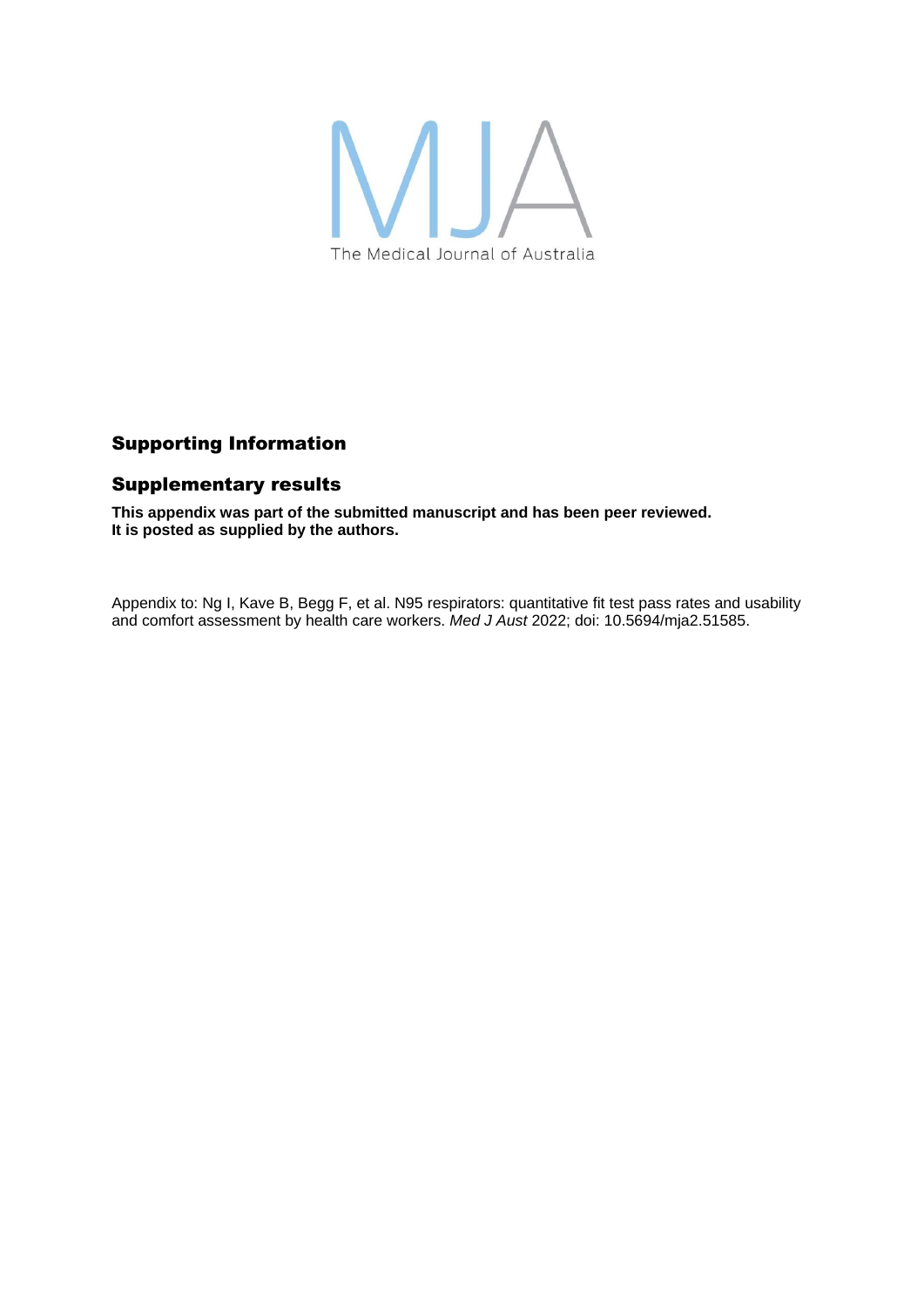## **1. Characteristics of the N95 respirators used in our study**

|                         |                   |                   |                                 |                   |                                 | Aura                      |
|-------------------------|-------------------|-------------------|---------------------------------|-------------------|---------------------------------|---------------------------|
|                         |                   | 1860(S)           | <b>DE2322</b>                   | <b>Proshield</b>  | <b>Fluidshield</b>              | 9320A+                    |
|                         | 1860 (3M)         | (3M)              | (BYD)                           | (BSN)             | (Halyard)                       | (3M)                      |
| <b>Type</b>             | Semi-rigid        | Semi-rigid        | Vertical flat                   | Duckbill          | Duckbill                        | 3-panel flat              |
|                         | cup               | cup               | fold cup                        |                   |                                 | fold                      |
| <b>Inhalation</b>       | ΝA                | NA.               | 11.2                            | <b>NA</b>         | 10.1                            | ≤ 120 Pa $^{10,11}$       |
| resistance              |                   |                   | mmH <sub>2</sub> O <sup>3</sup> |                   | mmH <sub>2</sub> O <sup>8</sup> |                           |
| <b>Exhalation</b>       | <b>NA</b>         | <b>NA</b>         | 10.8                            | <b>NA</b>         | 9.4                             | ≤ 120 Pa <sup>10,11</sup> |
| resistance              |                   |                   | mmH <sub>2</sub> O <sup>3</sup> |                   | mmH <sub>2</sub> O <sup>8</sup> |                           |
| >99% bacterial          | Pass <sup>1</sup> | Pass <sup>1</sup> | Pass <sup>4</sup>               | Pass <sup>6</sup> | Pass <sup>8</sup>               | <b>NA</b>                 |
| filtration              |                   |                   |                                 |                   |                                 |                           |
| efficiency              |                   |                   |                                 |                   |                                 |                           |
| >95% particle           | Pass <sup>1</sup> | Pass <sup>1</sup> | Pass $3$                        | Pass <sup>1</sup> | Pass <sup>9</sup>               | Pass $^{10,12}$           |
| filtration              |                   |                   |                                 |                   |                                 |                           |
| efficiency              |                   |                   |                                 |                   |                                 |                           |
| <b>Fluid resistance</b> | 2 <sup>2</sup>    | 1 <sup>2</sup>    | 3 <sup>5</sup>                  | 3 <sup>7</sup>    | 3 <sup>1</sup>                  | $2^{13}$                  |
| level                   |                   |                   |                                 |                   |                                 |                           |

NA = not applicable.

- 1. HealthShare Victoria. Respirator masks ready reckoner, 30 October 2020. Available from <https://healthsharevic.org.au/assets/COVID-19/Respirator-Masks-ready-reckoner-30Oct20-2.docx> (accessed 25/01/2022). Access restricted to employees of publicly funded health services Victoria.
- 2. Nelson Laboratories, St Paul MN USA. Synthetic blood penetration resistance GLP report, laboratory number 545173, dated 15 September 2010. <https://healthsharevic.org.au/account/productinformationlibrary>
- 3. National Institute for Occupational Safety and Health, respirator branch. Test data sheet, task number 23786, dated 23 April 2020. <https://healthsharevic.org.au/account/productinformationlibrary>
- 4. SGS Hong Kong Limited. Bacterial filtration efficiency test report, test report number: T32020240443SN, dated 28 May 2020. <https://healthsharevic.org.au/account/productinformationlibrary>
- 5. Nelson Laboratories, Salt Lake City UT USA. Synthetic blood penetration resistance GLP report, laboratory number 1288533-S01, dated 15 April 2020. <https://healthsharevic.org.au/account/productinformationlibrary>
- 6. Nelson Laboratories, Salt Lake City UT USA. Bacterial filtration efficiency report, laboratory number 188517, dated 20 July 2001. <https://healthsharevic.org.au/account/productinformationlibrary>
- 7. Nelson Laboratories, Salt Lake City UT USA. Synthetic blood penetration resistance report, laboratory number 274947, dated 25 Oct 2004. <https://healthsharevic.org.au/account/productinformationlibrary>
- 8. Nelson Laboratories, Salt Lake City UT USA. Bacterial filtration efficiency and differential pressure report, laboratory number 676505, dated 25 Feb 2013. <https://healthsharevic.org.au/account/productinformationlibrary>
- 9. National Institute for Occupational Safety and Health, respirator branch. Test data sheet, task number TN-18964, dated 24 April 2013. <https://healthsharevic.org.au/account/productinformationlibrary>
- 10. TestSafe Australia, Londonderry NSW Australia. Summary report, test report 35480, dated 21 October 2020. <https://healthsharevic.org.au/account/productinformationlibrary>
- 11. Laboratory report only mentions pass/fail not the measured resistance. <https://healthsharevic.org.au/account/productinformationlibrary>
- 12. This mask is tested to the P2 criteria of AS/NZS 1716:2012, i.e. 94% filtering efficiency.
- 13. Nelson Laboratories, St Paul MN USA. Synthetic blood penetration resistance final report, laboratory number 1312594-S01, dated 10 July 2020. <https://healthsharevic.org.au/account/productinformationlibrary>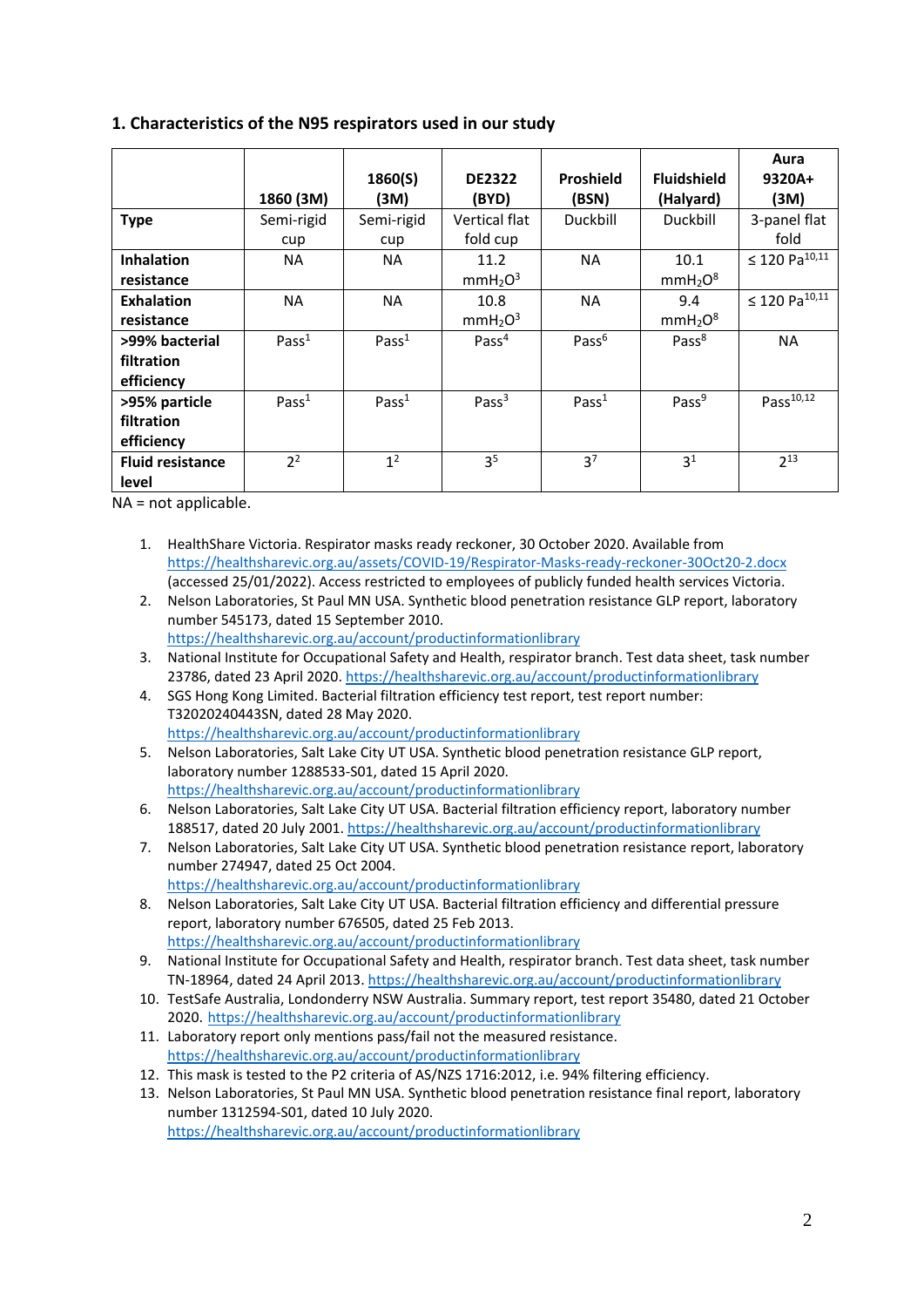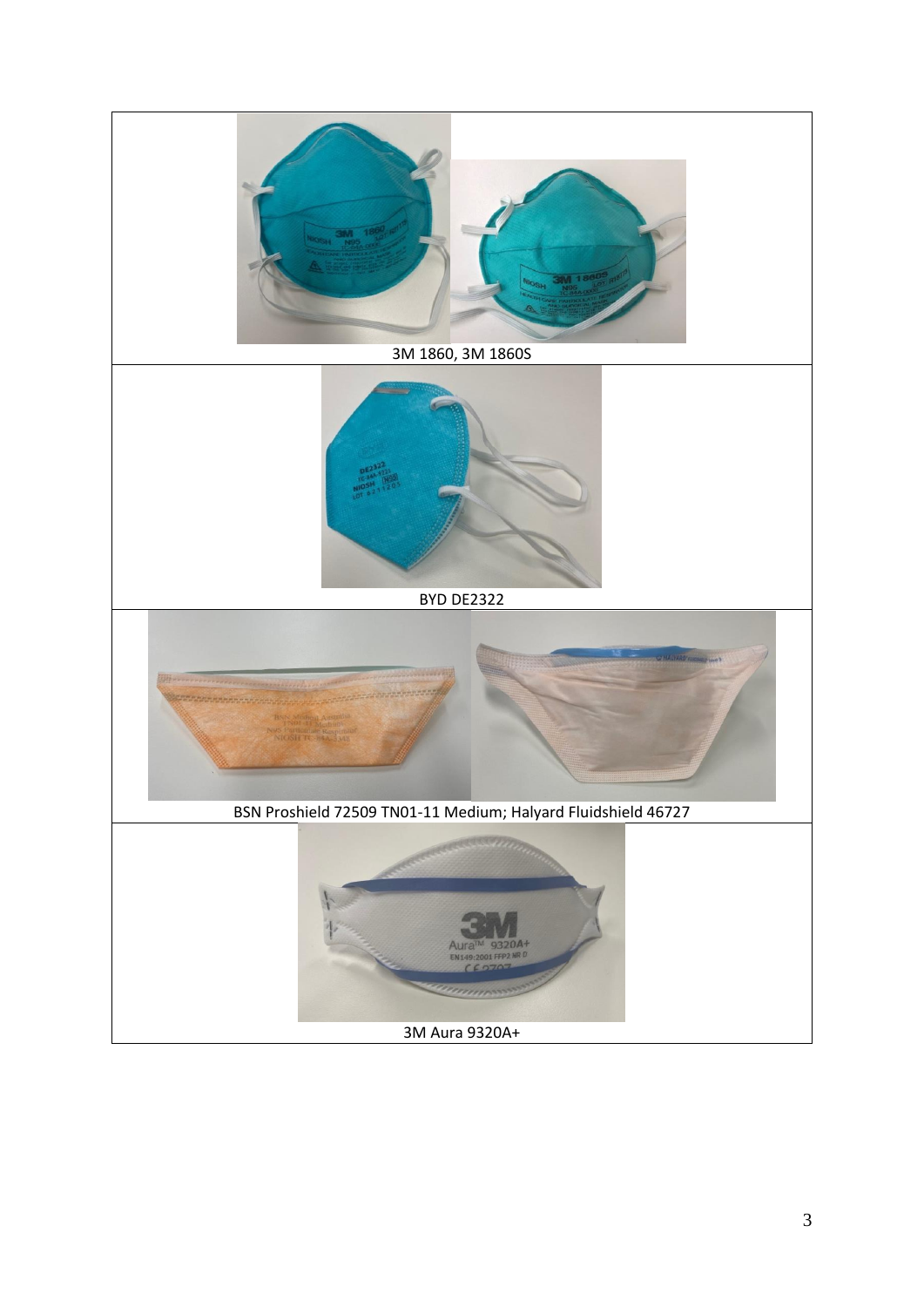## **2. Development and validation process of the usability and comfort assessment survey**

There is currently lack of information about respirator performance, and there is no validated evaluation tool available to assess usability and comfort of respirators. Therefore, we were required to design the assessment tool for this study.

The development process involved the followings:

Review of literature:

Our survey instrument was largely based on project BREATHE criteria  $^1$ , together with other peer reviewed journal articles.<sup>2-8</sup>

Subject matter experts:

Using a participatory action research framework, eight experienced, hospital-based health practitioners assisted in developing the survey instrument. The group included nurses, anaesthetists, occupational therapists, wound care nurses and infection prevention experts. All of the members were experienced in the use of respiratory protective equipment, and had previously completed quantitative fit testing. They were either managers or members of the Respiratory Protection Program, with expertise in the selection, use, training, and managing problems or complications related to respiratory protective equipment.

- Identification of domains/items:
	- o The following areas were identified to be important, based on Project BREATHE recommendation  $1$ :
		- i. Safe and effective use: safe donning, safe doffing, user seal check, accuracy with workplace protection, and barrier from blood/fluid penetration.
		- ii. Use integration with occupational activities: compatibility with other equipment, vision, communication (both hearing and speaking), and transparency of respirator.
		- iii. Comfort and tolerability (no major medical or psychological issues): allergy, breathing resistance (work of breathing), claustrophobia and anxiety.
		- iv. Comfort and tolerability with extended or repeated use: pressure (especially nose, cheek, ears and chin), skin irritation, weight of respirator, heat, humidity and odour.
	- o Deductive process:

We excluded items that were already under current NIOSH/FDA Surgical N95 assessment requirement, such as level of blood and body fluid resistance, equipment compatibility, breathing resistance and allergenicity.<sup>9</sup> We also excluded items that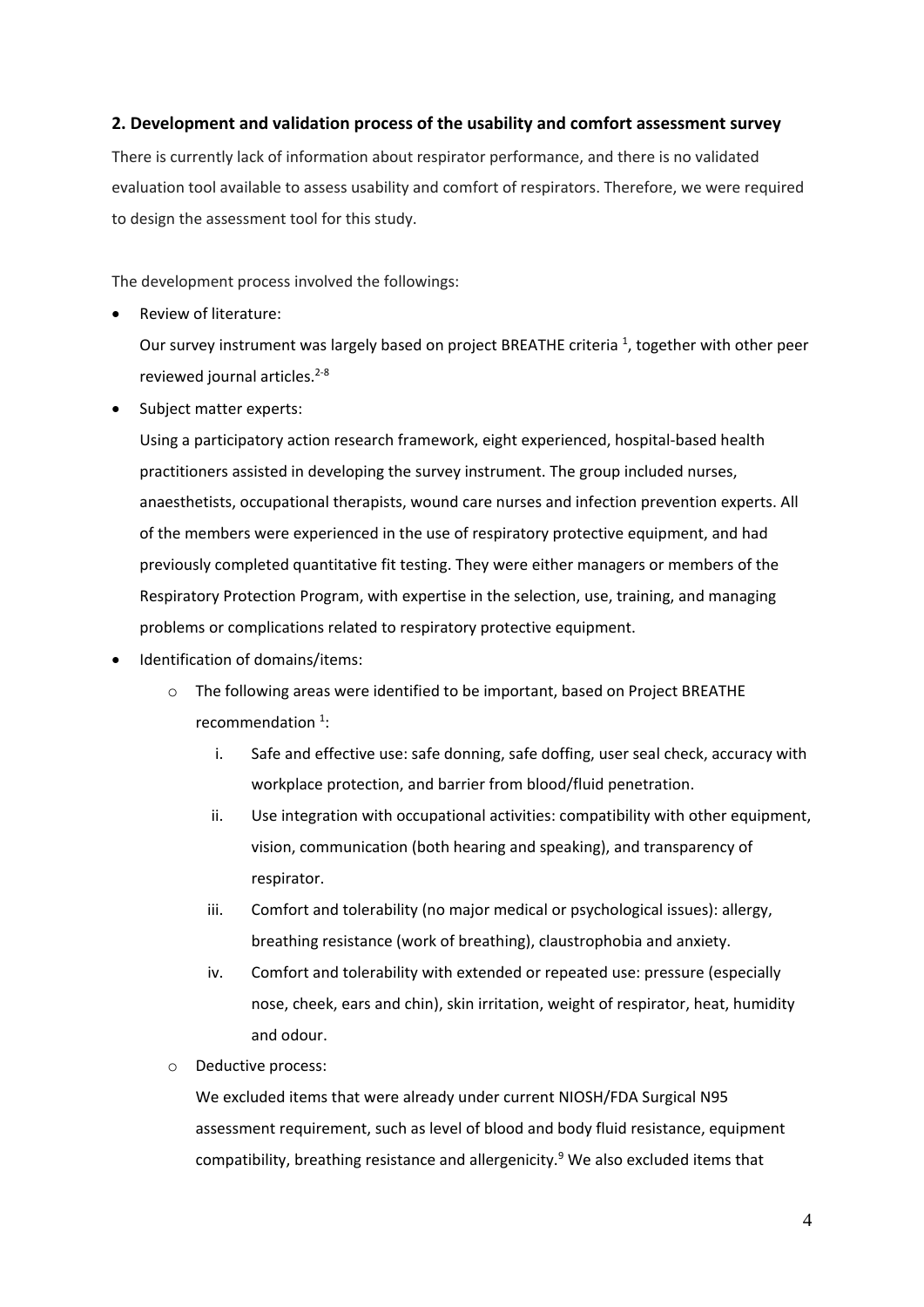required specific testing, such as speech intelligibility, heat and humidity measurement.<sup>10</sup> All the respirators used in this study were half-facepiece, light-weight (6-11g), and not transparent, we therefore excluded the following items: vision, weight and transparency of respirator.

- Based on the above deductive method, we were left with three questions for usability: ease of use when donning and doffing, user-seal check success and seal of mask; and three questions for comfort: skin irritation, anxiety limiting use and specific pressure areas.
- o Three additional questions were included for comfort assessment, based on previous study findings and our healthcare workers' experience/feedback:
	- i. Firmness of fit discomfort was often found to be associated with tight-fitting respirator models.<sup>4</sup>
	- ii. Breathability although breathing resistance could be objectively measured, we believed that there was a subjective component of breathability. Many studies also included the question of impact on breathability in their comfort assessment. $2,7$
	- iii. Eye irritation there have been increasing reports of face-mask associated ocular irritation and dryness.<sup>11</sup>
- The wording for each question, and the response categories and scales were developed by the consensus of the group.
- A pilot testing was run within the perioperative service at our institution with the introduction of a new N95 respirator. This was to ensure interpretability of the questions. We received 44 responses. Free text responses were also available and results were analysed to check whether any further items need to be added. Questions were modified accordingly based on the responses.

### Validation process

We established face validity and content validity by conducting a thorough literature review and forming a subject matter expert group. As discussed above, the appropriateness of the contents for each measure was determined by expert judgements, based on previous similar studies, current regulation requirement, a deductive process and feedback from a pilot run. Construct validity (both convergent and discriminant validity) was difficult to verify because there were no accepted alternative measurement tools. We measured the correlation between individual item and the overall score for each domain, and found at least moderate agreement. The overall assessment was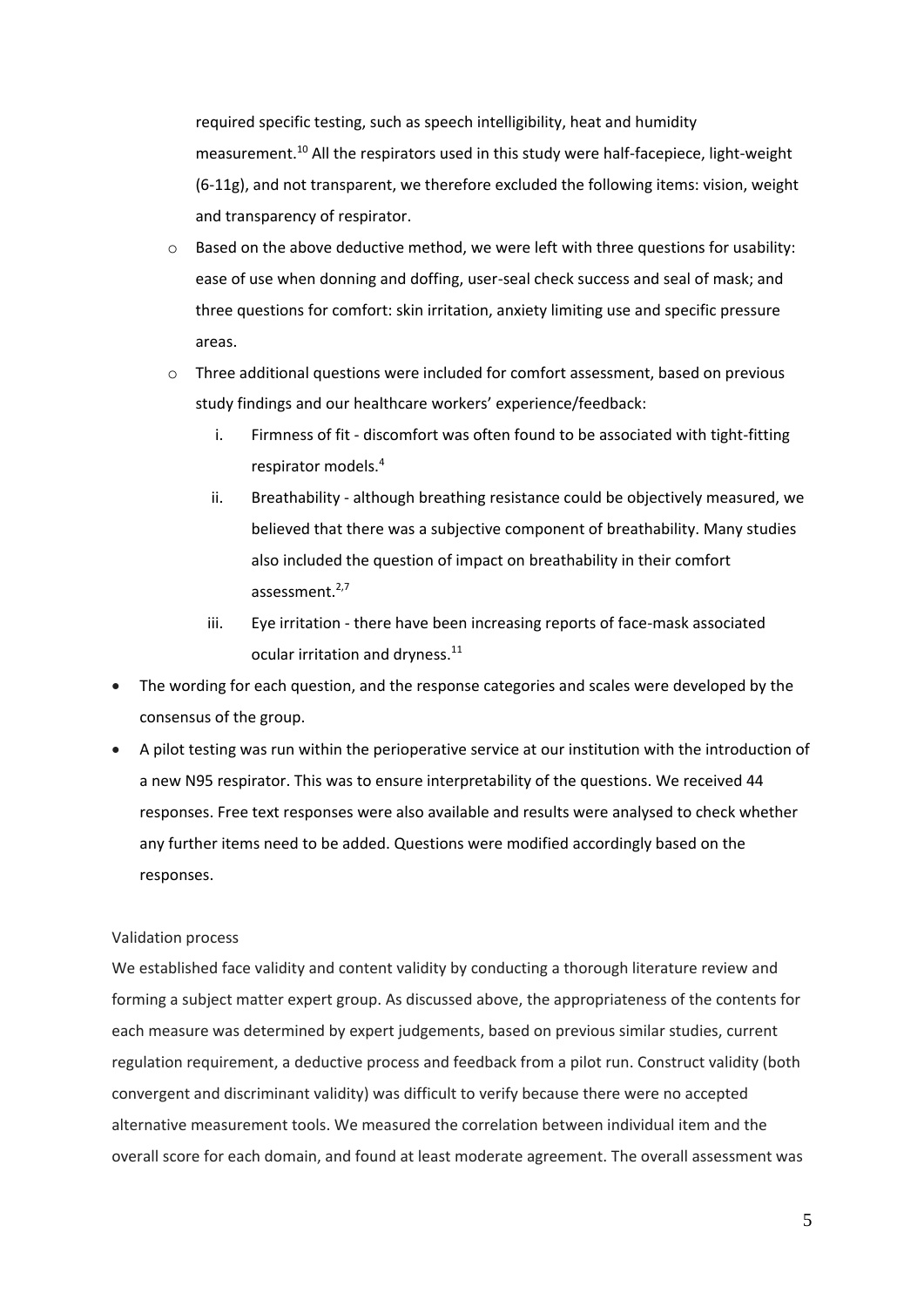strongly correlated with seal rating (rho=0.7, p<0.001); and moderately correlated with seal check (rho=-0.4, p<0.001) and ease of use (rho=-0.3, p<0.001). The overall comfort rating was strongly correlated with firmness of fit (rho=0.5, p<0.001) and breathability (rho=0.6, p<0.001).

As pointed out by Gosch <sup>9</sup> and Shaffer <sup>8</sup>, assessment of comfort and usability is almost entirely subjective, and the factors affecting these two domains are not well defined. An alternative method of validation may be required; e.g. validating laboratory-based test methods against clinical outcomes.

#### **References**

1. Centers for Disease Control and Prevention. Better respiratory equipment using advanced technologies for healthcare employees (Project BREATHE). A report of an interagency working group of the US Federal Government. [https://www.cdc.gov/niosh/npptl/hospresptoolkit/pdfs/ProjectBREATHE-final-report-](https://www.cdc.gov/niosh/npptl/hospresptoolkit/pdfs/ProjectBREATHE-final-report-508.pdf)[508.pdf](https://www.cdc.gov/niosh/npptl/hospresptoolkit/pdfs/ProjectBREATHE-final-report-508.pdf) (accessed February 2022)

2. Bryce E, Forrester L, Scharf S, Eshghpour M. What do healthcare workers think? A survey of facial protection equipment user preferences. *J Hosp Infect* 2008; 68: 241-247.

3. Baig AS, Knapp C, Eagan AE, Radonovich LJ. Health care workers' views about respirator use and features that should be included in the next generation of respirators. *Am J Infection Control* 2010; 38: 18-25.

4. Radonovich LJ, Cheng J, Shenal BV, et al. Respirator tolerance in health care workers. *JAMA* 2009; 301: 36-38.

5. Shenal BV, Radonovich Jr. LJ, Cheng J, et al. Discomfort and exertion associated with prolonged wear of respiratory protection in a health care setting. *J Occup Environ Hyg* 2012; 9: 59-64.

6. Shin H, Oh J, Lim TH, et al. Comparing the protective performances of 3 types of N95 filtering facepiece respirators during chest compressions. *Medicine* 2017; 96: e8308.

7. Gershon RRM, Pearson JM, Westra LJ. Evaluation tool for the assessment of personal protective respiratory equipment. *Infect Control Hosp Epidemiol* 2009; 30: 716-717.

8. Shaffer RE, Janssen LL. Selecting models for a respiratory protection program: What can we learn from the scientific literature? *Am J Infection Control* 2015; 43: 127-132.

9. Gosch ME, Shaffer ER, Eagan AE, et al. B95: A new respirator for health care personnel. *Am J Infection Control* 2013; 41: 1224-1230.

10. Kim JH, R.R., Shaffer RE, et al. Project BREATHE - prototype respirator evaluation utlizing newly proposed respirator test criteria. *J Int Soc Respir Prot* 2017; 34: 1-9.

11. Moshirfar, M., W.B. West, and D.P. Marx. Face mask-associated ocular irritation and dryness. *Ophthalmol Ther* 2020; 9: 397-400.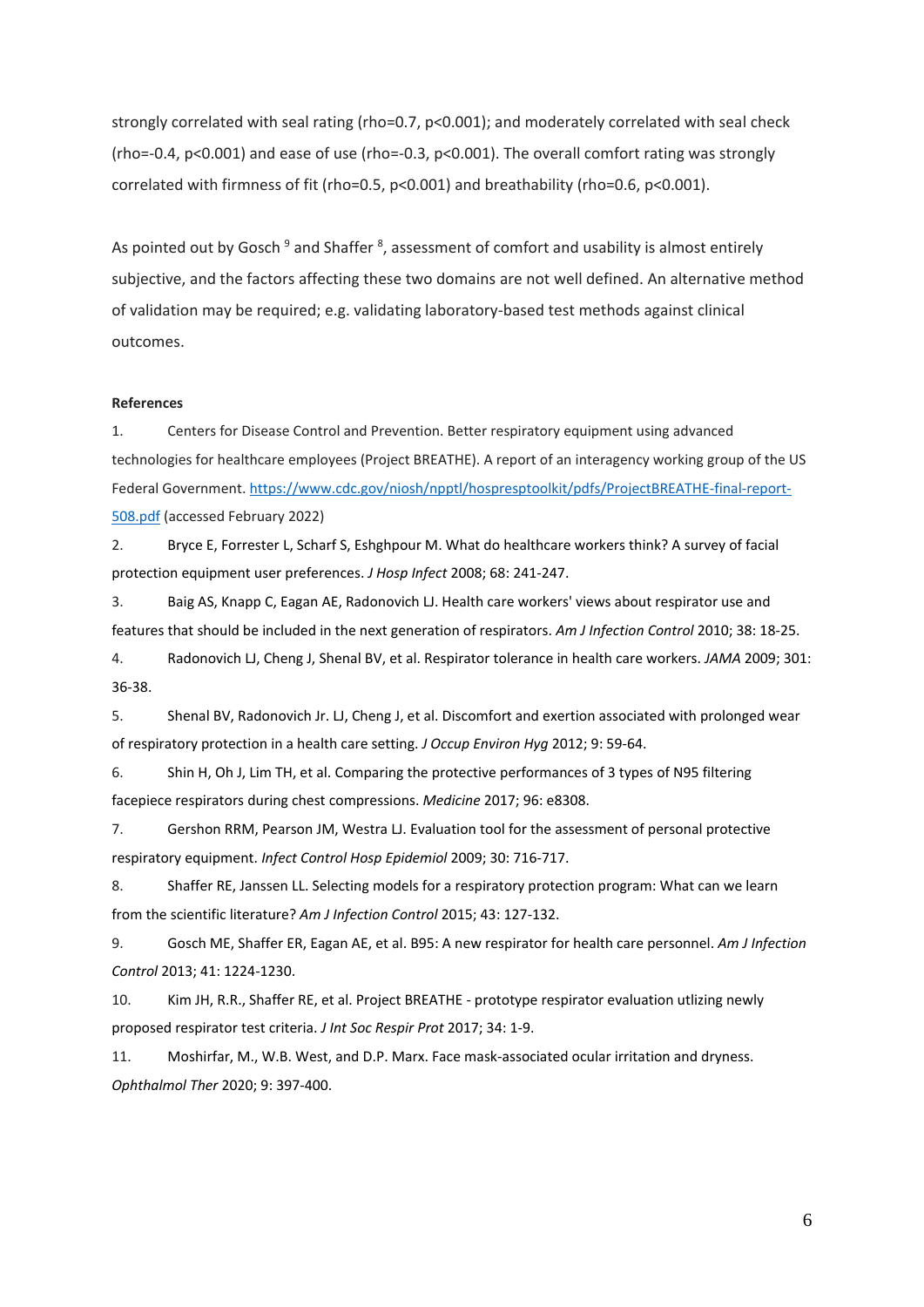**3. Post fit-testing follow up usability and comfort assessment**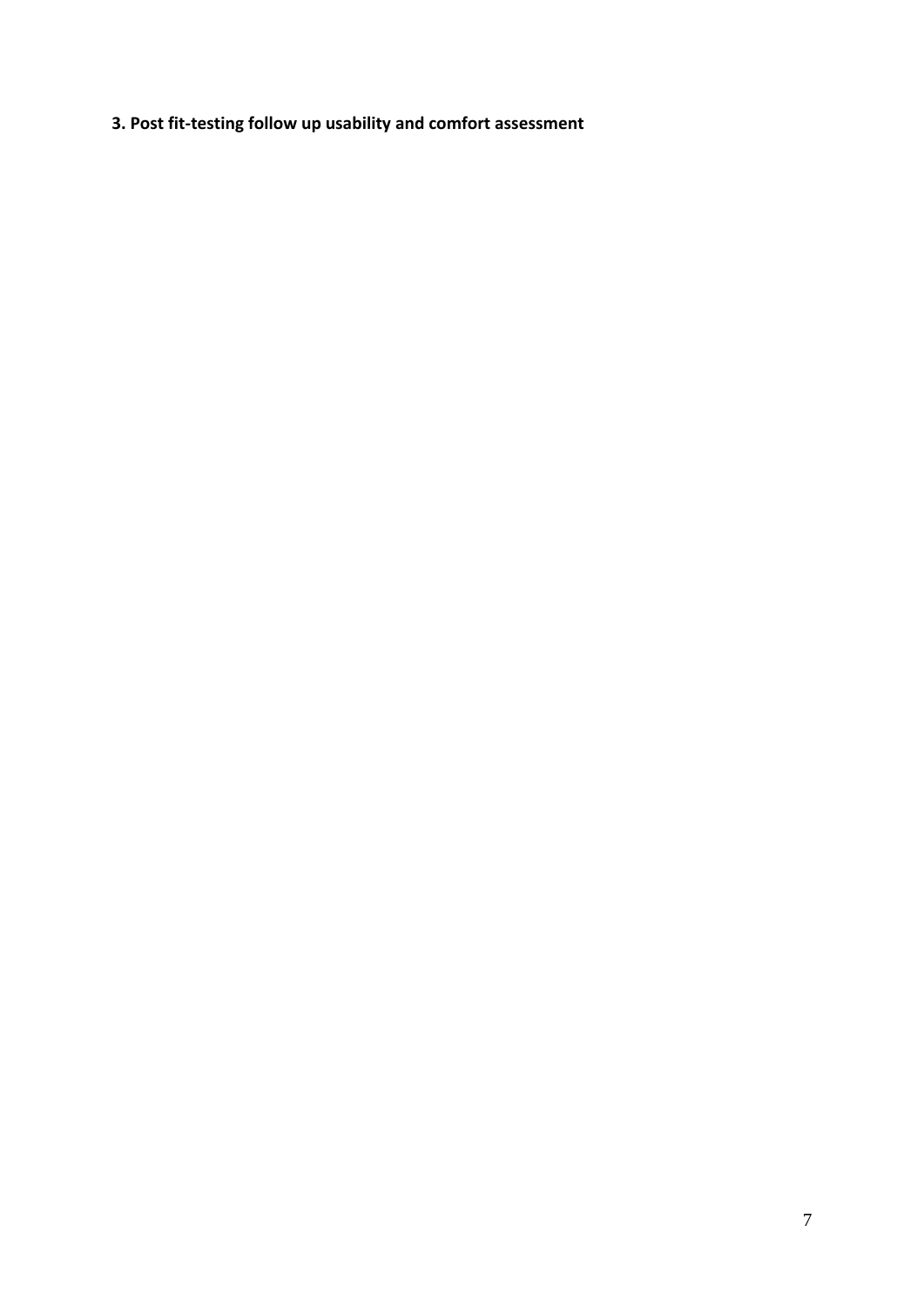# **Post fit-testing follow up usability and comfort assessment**

After the fit testing, you now learn which type and what size of the N95 mask fit you properly. We would like to know what your experience is when wearing them. Please fill in the questions below for each of the mask that fitted you from the fit test.

Mask Type: \_\_\_\_\_\_

| What is the type of the N95 mask?                                            | $\bigcirc$ Semi-rigid Cup: 3M 1860<br>◯ Flat Fold Cup: BYD<br>◯ Duckbill: BSN Proshield,<br>$\bigcirc$ 3-panel flat-fold: 3M Aura<br>$\bigcirc$ Duckbill: Halyard Fluidshield<br>◯ Other |
|------------------------------------------------------------------------------|------------------------------------------------------------------------------------------------------------------------------------------------------------------------------------------|
| Please specify                                                               |                                                                                                                                                                                          |
| What is your preferred size when using this type of<br>N95 mask?             | $\bigcirc$ Regular<br>$\bigcirc$ Small<br>$\bigcirc$ N/A                                                                                                                                 |
| How many of this type of N95 mask have you used over<br>the past week?       | $\bigcirc$ 0<br>$\mathbf{1}$<br>$2 - 5$<br>$\big) 6 - 10$<br>$\bigcirc$ 11-15<br>$\bigcirc$ >15                                                                                          |
| What is the usual duration of wear in hours before<br>doffing this N95 mask? | $\supset$ 0<br>$\bigcirc$ 1<br>$\overline{2}$<br>$\supset$ 3<br>$\bigcirc$ 4<br>$\supset$ >4                                                                                             |
| Please specify                                                               |                                                                                                                                                                                          |
| How would you rate the seal of the mask?                                     | poor<br>adequate<br>$\bigcirc$ good<br>$\bigcirc$ very good<br>excellent<br>∩                                                                                                            |
| Do you think you passed the user-seal check when<br>wearing the mask?        | $\bigcirc$ Every single time<br>$\bigcirc$ Most of the time<br>$\bigcirc$ Sometimes<br>$\bigcirc$ Rarely<br>$\bigcirc$ Never                                                             |
| How would you describe the ease of use when donning<br>and doffing?          | easy<br>somewhat difficult<br>difficult                                                                                                                                                  |
| How would you describe the firmness of fit on the<br>face?                   | too tight<br>$\bigcirc$ about right<br>too loose                                                                                                                                         |

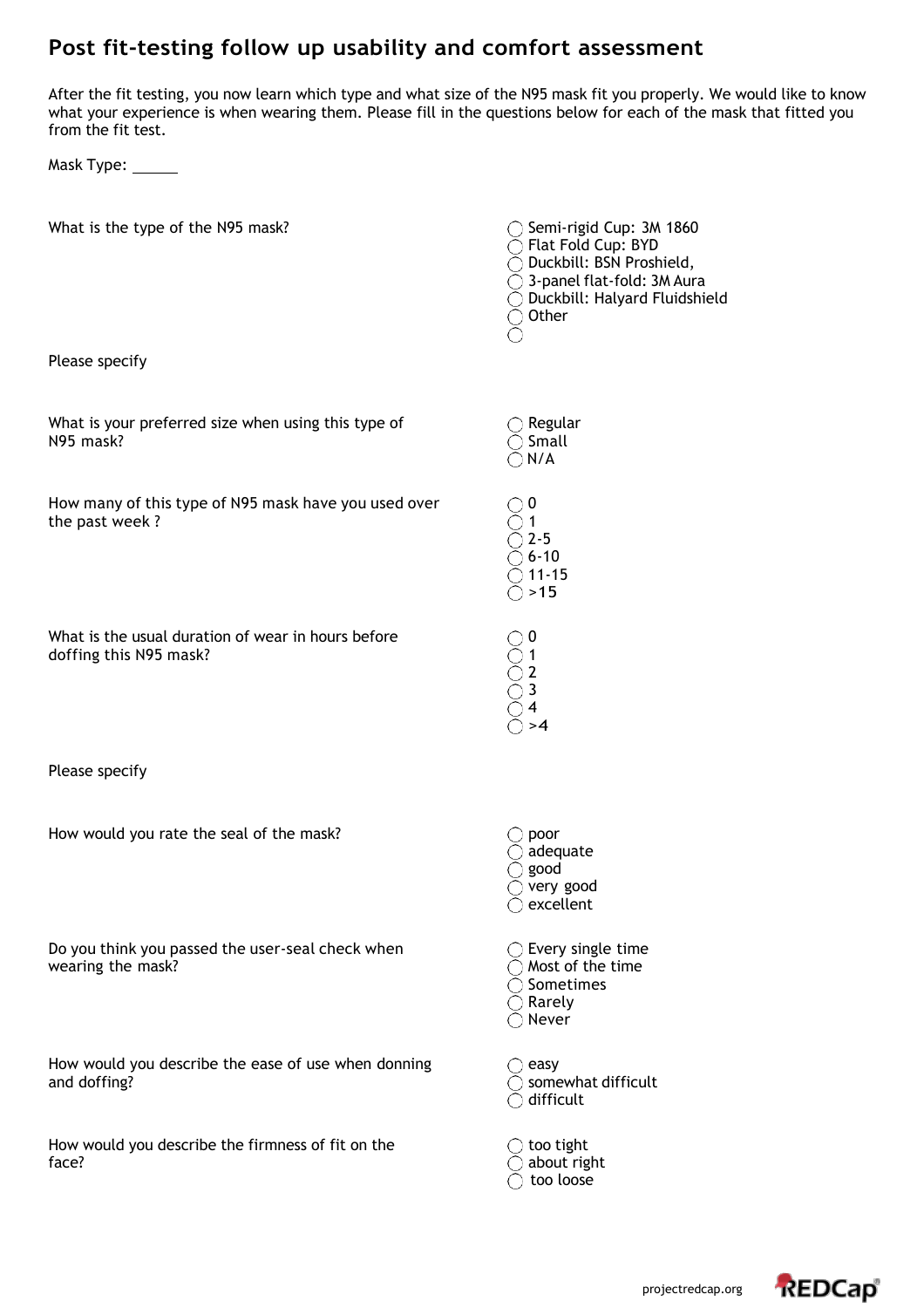| poor    |
|---------|
| average |
| good    |

## Have you ever had any of the following problems with this type of N95 mask?

|                                                                                           | Yes | No |
|-------------------------------------------------------------------------------------------|-----|----|
| Eye irritation                                                                            |     |    |
| Skin irritation or rash limiting the<br>duration of use or requiring<br>special skin care |     |    |
| Anxiety limiting the duration of<br>wear                                                  |     |    |

## Significant pressure areas that have limited your duration of use of the mask

|        | Yes                      | No |
|--------|--------------------------|----|
| Nose   |                          |    |
| Cheeks | $\overline{\phantom{a}}$ |    |
| Ears   | $\Box$                   |    |
| Chin   | $\Box$                   |    |
| Other  |                          |    |

Please specify

How would rate the overall comfort (Feel) of the mask?

| poor      |
|-----------|
| adequate  |
| good      |
| very good |
| excellent |
|           |

What is your overall assessment of this type of N95  $\bigcirc$  poor mask?

 $\supset$  adequate  $\bigcirc$  good  $\tilde{O}$  very good  $\tilde{)}$  excellent

Please add any other free text comments about this type of N95 mask